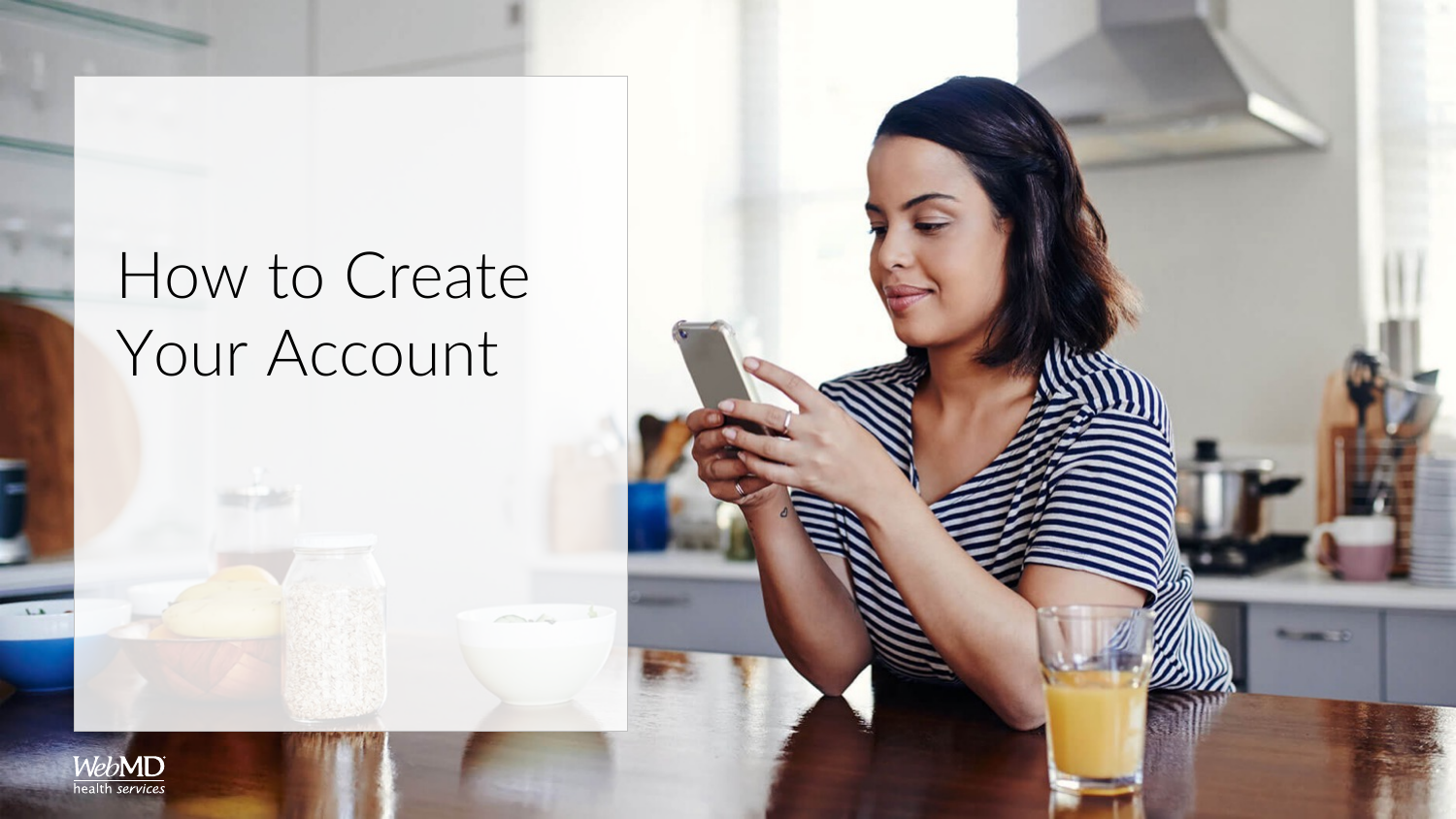#### How to Create Your Account



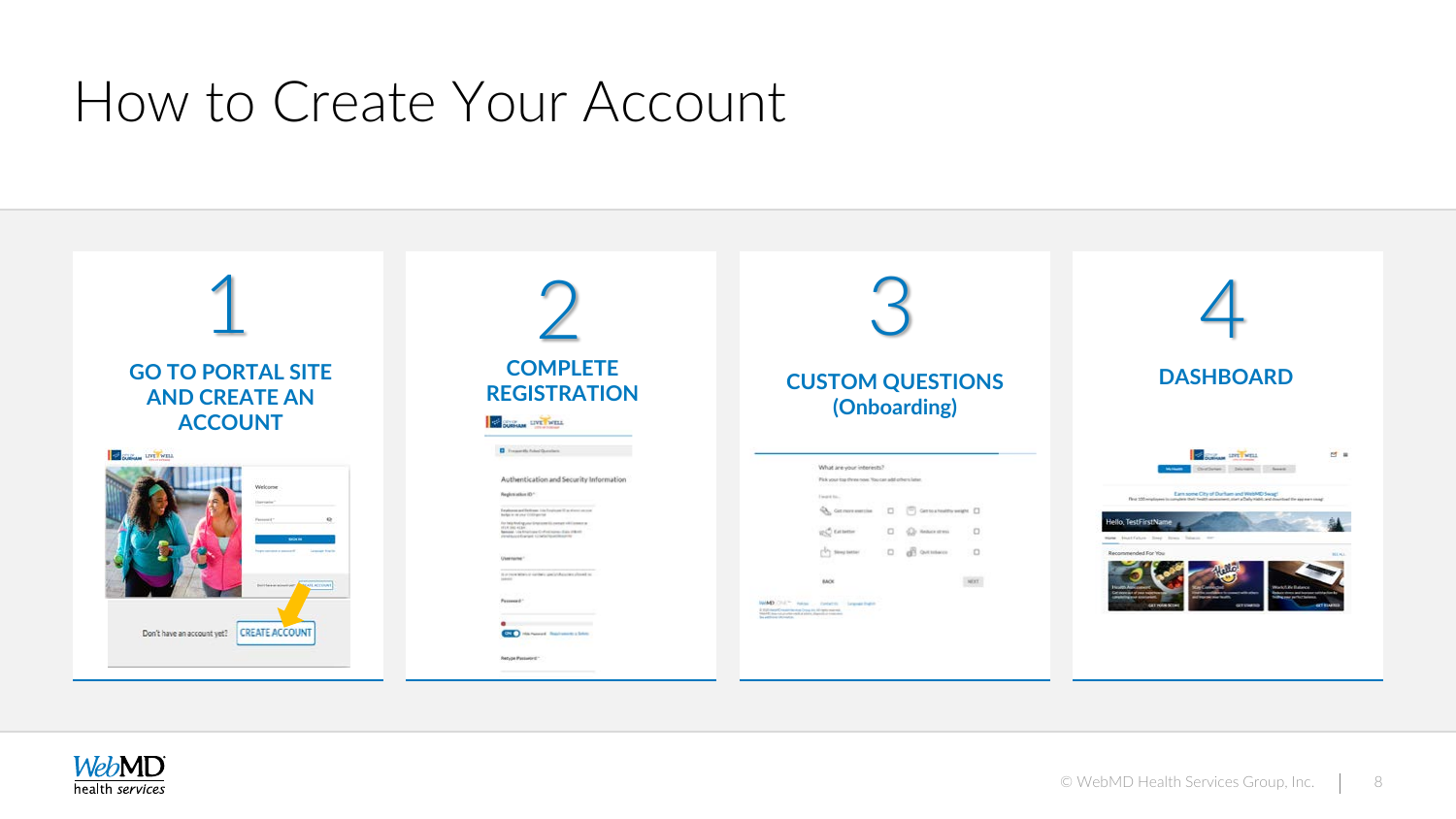### How to Create an Account



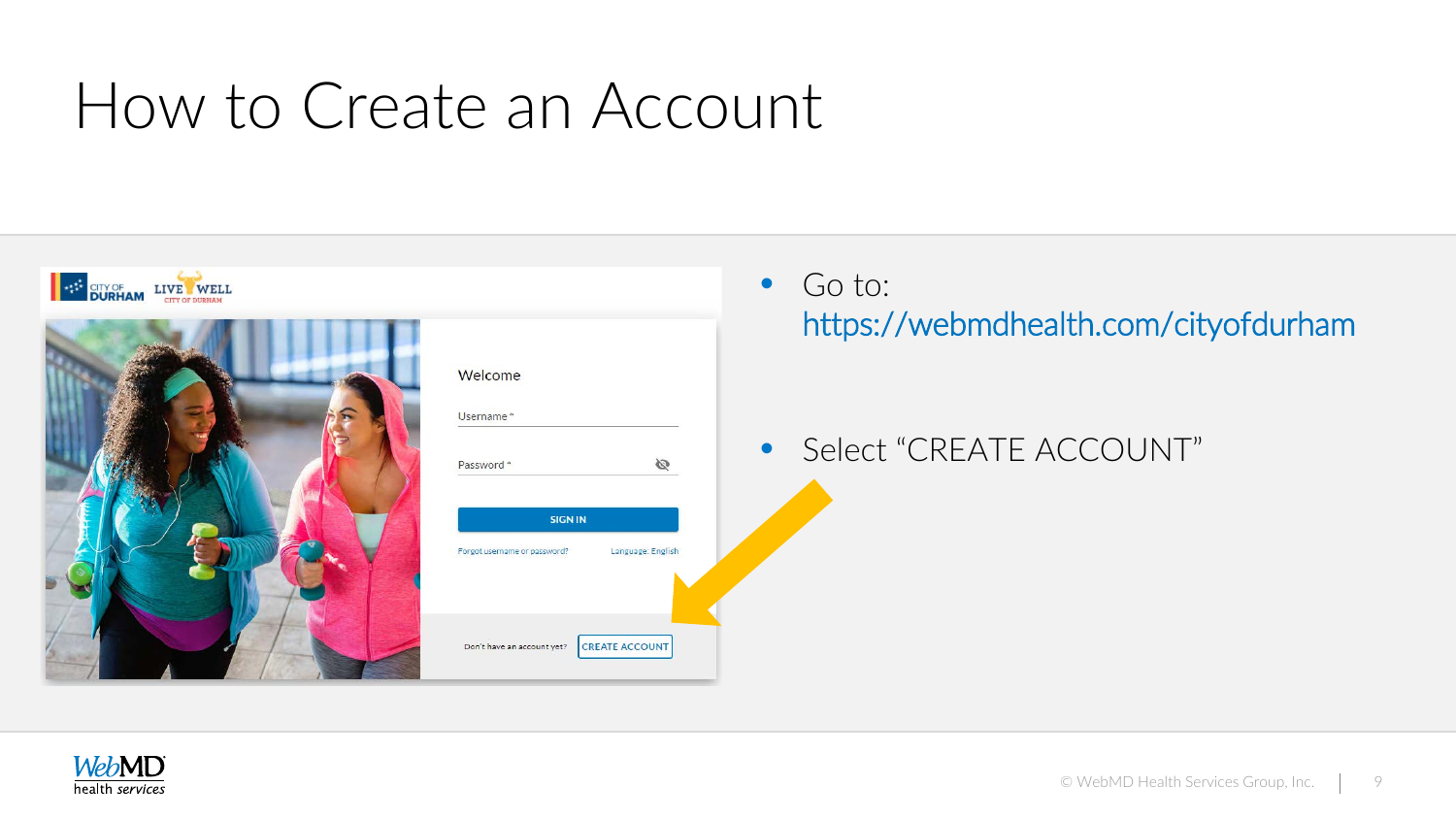#### How to Create an Account Continued



#### • Enter Registration ID

- Employees: Use Employee ID, as shown on your City of Durham issued badge.
- Spouses: Use Employee ID + Spouse First Name + Spouse Date of Birth (mmddyyy)
	- Example: 12345678joe09011990
- For assistance locating your Employee ID Number, please email HR Connect

#### • Create Username and Password

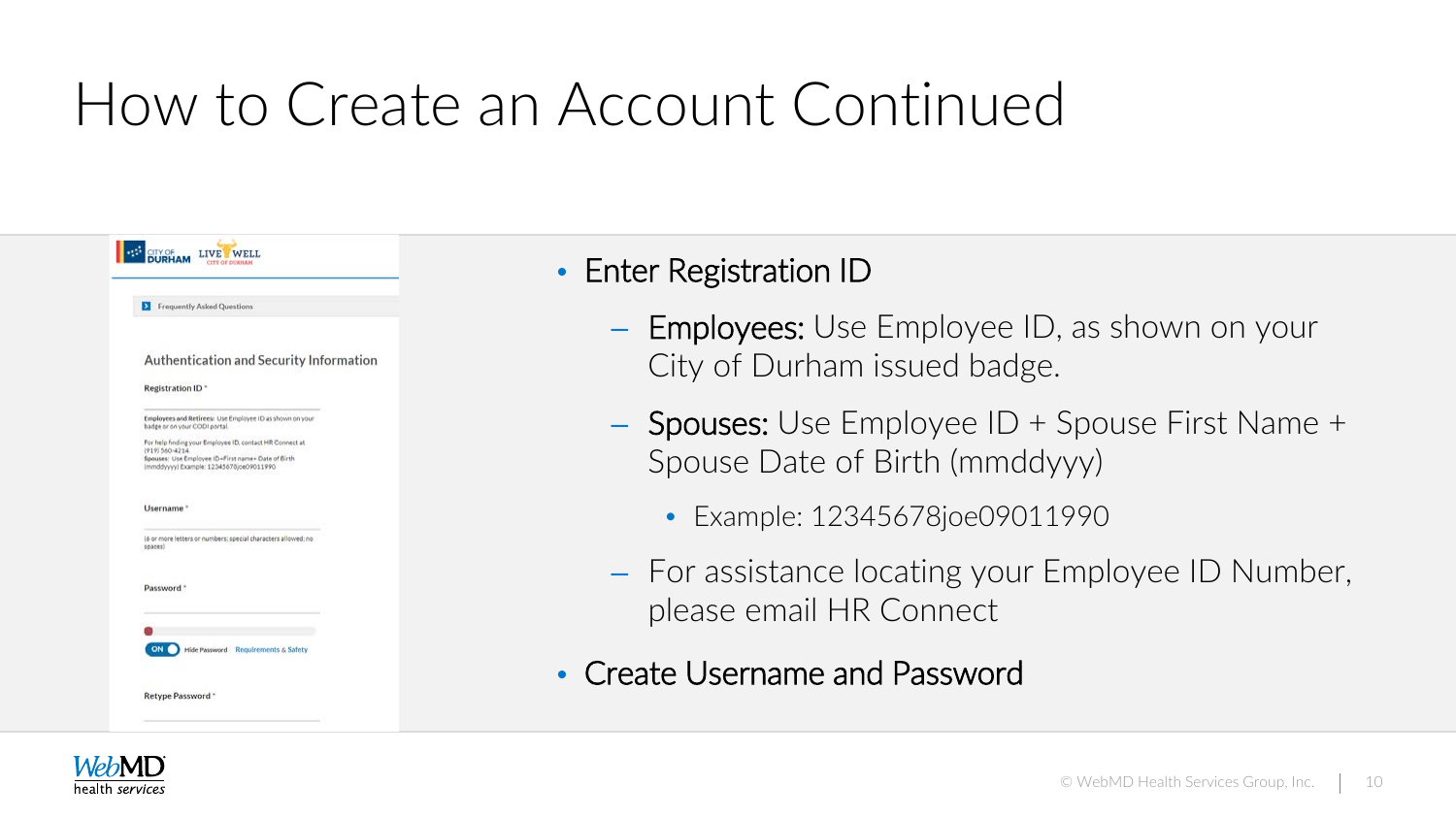## How to Create an Account Continued

GO.

| Email Address "                                                                               |  |
|-----------------------------------------------------------------------------------------------|--|
| Enter the personal email address where you would like to<br>receive your Health Manager mail. |  |
| Verify Email Address *                                                                        |  |
| (Please confirm your email address.)                                                          |  |
| Agreement                                                                                     |  |

#### • Enter

- Birthdate (mm/dd/yyyy)
- Email address and verify
- Accept Terms and Conditions and Privacy Policy
- Select "Go" to continue

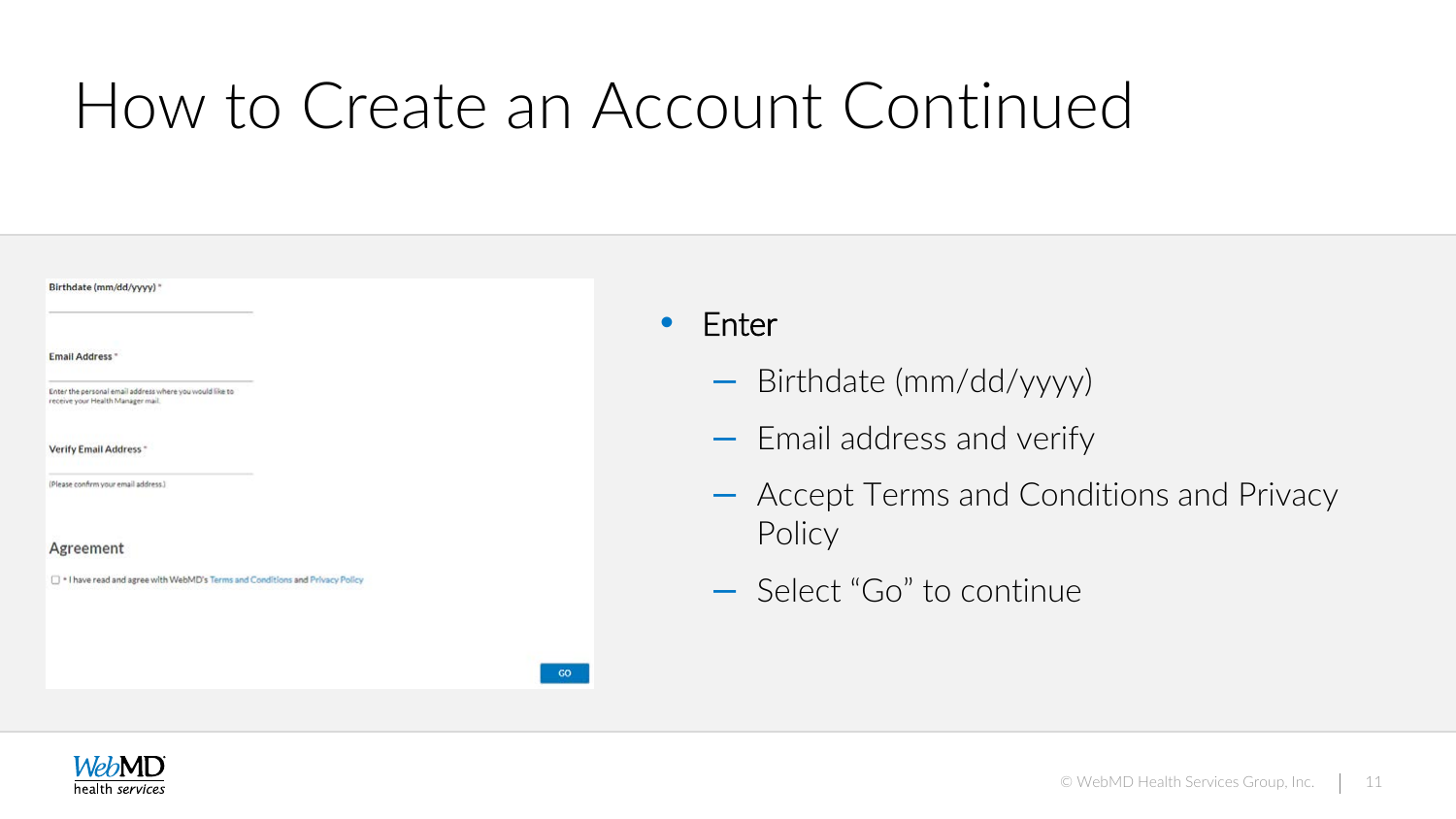# Site Onboarding and Personalization



- The next few steps in the registration process allow you to personalize some of the content you receive on your site.
- This is referred to as "onboarding" and will only occur after the first time you register and access the Live Well Portal.
- Select next on this welcome screen to continue

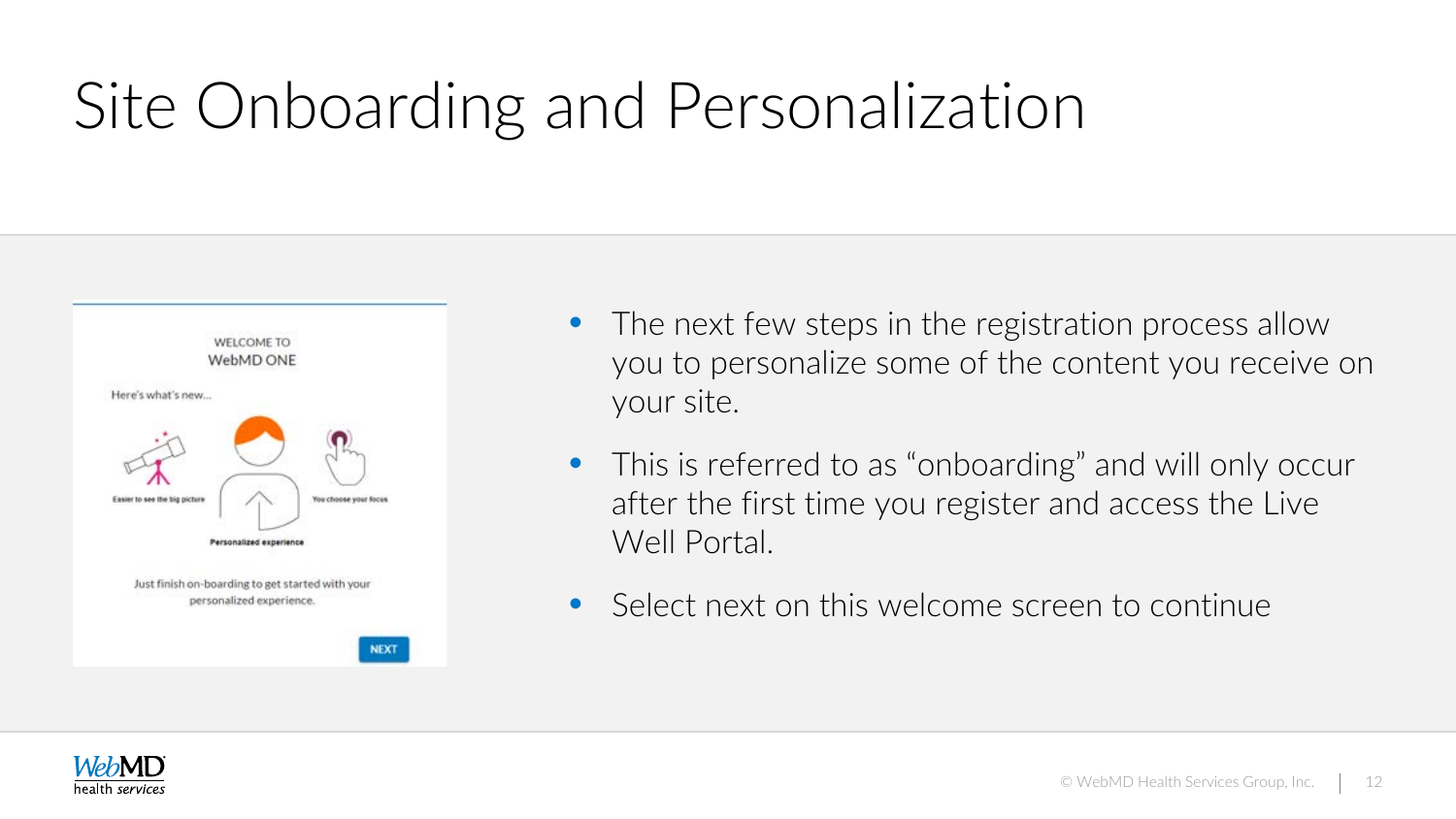# Site Onboarding and Personalization

|                                                                                                                                                                                            | What are your interests?*                                                                                          |                                       |                         |             |
|--------------------------------------------------------------------------------------------------------------------------------------------------------------------------------------------|--------------------------------------------------------------------------------------------------------------------|---------------------------------------|-------------------------|-------------|
|                                                                                                                                                                                            | * indicates a required field.                                                                                      |                                       |                         |             |
|                                                                                                                                                                                            | Pick your top three now. You can add others later.                                                                 |                                       |                         |             |
|                                                                                                                                                                                            | I want to                                                                                                          |                                       |                         |             |
|                                                                                                                                                                                            | Get more exercise                                                                                                  |                                       | Get to a healthy weight |             |
|                                                                                                                                                                                            | Eat better                                                                                                         |                                       | <b>Reduce stress</b>    |             |
|                                                                                                                                                                                            | Sleep better                                                                                                       |                                       | Quit tobacco            |             |
|                                                                                                                                                                                            | <b>BACK</b>                                                                                                        |                                       |                         | <b>NEXT</b> |
| WebMD ONE <sup>364</sup><br>C 2021 WebMD Health Services Group, Inc. All rights reserved.<br>WebMD does not provide medical advice, diagnosis or treatment.<br>See additional information. | Policies Contact Us                                                                                                |                                       |                         |             |
|                                                                                                                                                                                            | HITRUSI<br>urac <sup>®</sup><br><b>CSF Certified</b><br>ACCREDITED<br><b>Newler Village In</b><br>Darren 1001-2022 | PRIVACY FEEDBACK<br>Powered by TRUSTe |                         |             |

- Select your top 3 interests
	- This will allow your site to be focused on those interests
	- They can be changed later

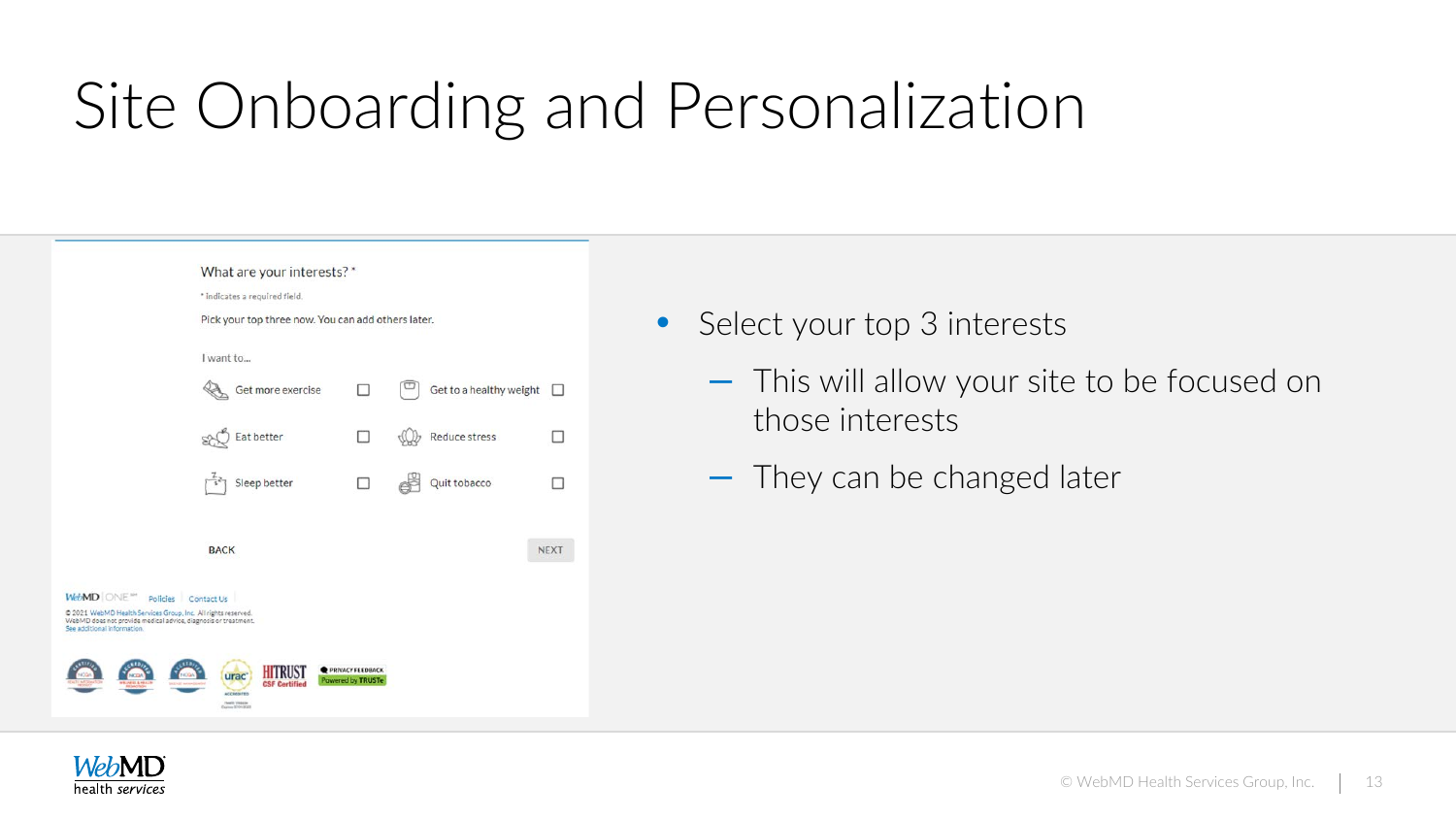# Site Onboarding and Personalization



- Select any you would like your site to have information on any of the listed conditions
	- This can be for you or if you are interested in learning more to help a family member
	- You can skip this section if it does not apply to you